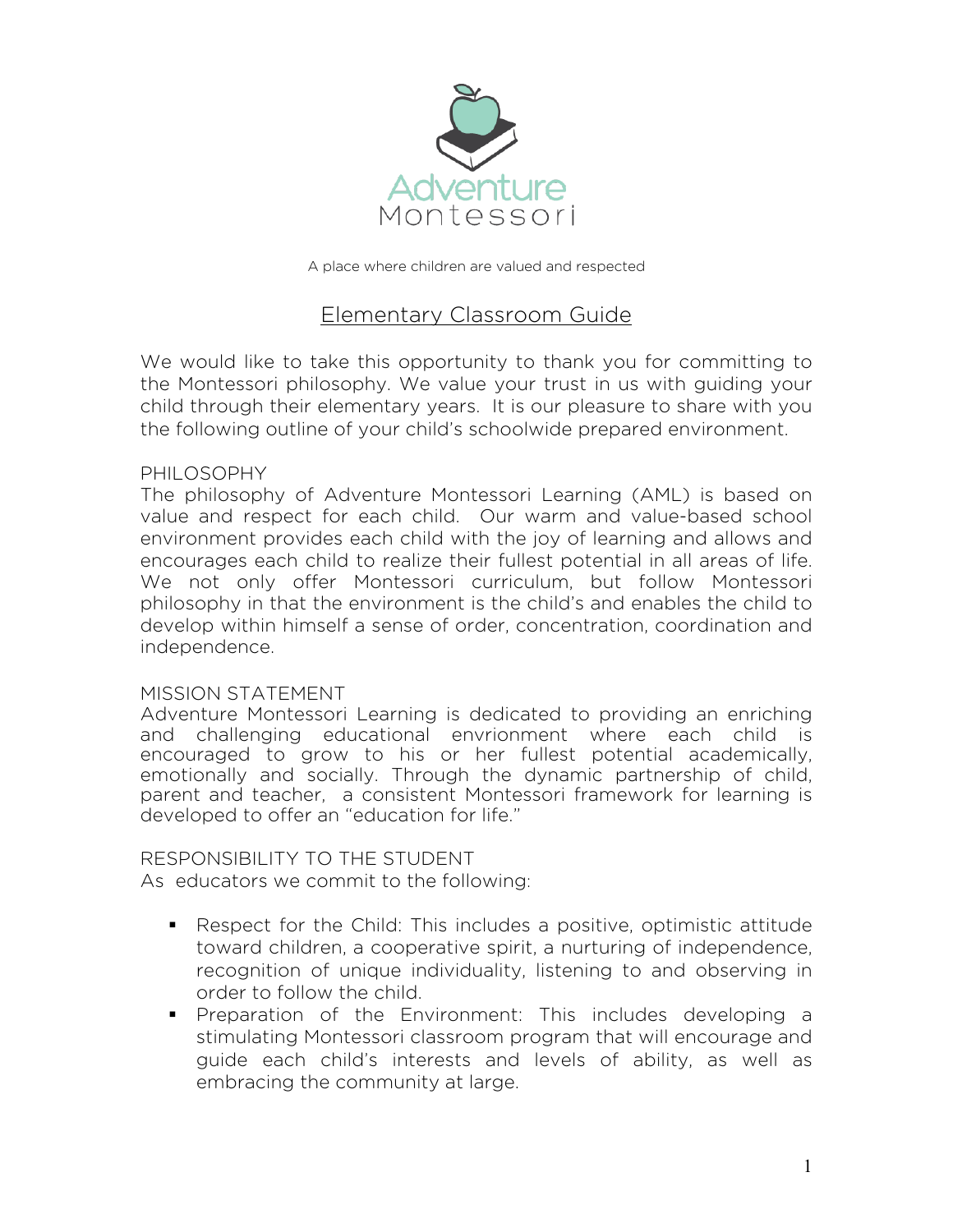- § Problem Solving: This includes facilitating discussions among students and assisting them, as needed, in problem solving interpersonal and personal relationships through empathetic visualization, listening respectfully, and initiating negotiation and compromise.
- Confidentiality: This includes the protection of personal information about children and families, organizational problems, and individual faculty matters. All records, files, conversations and conferences are held for the benefit of the child and are strictly confidential.

## DAILY WORK

Each day your child will walk into the classroom and begin working independently. Students will be given a work plan that is individualized to his or her level. Each morning work period your child will be given a lesson in language, math, cultural (geography/history), geometry, life science (zoology/botany) and universe science (Earth science/physical science/astronomy/chemistry/physics) according to his or her level, depending on what subject we are covering that day.

Following the morning work period, the students have lunch, play outdoors and depending on the day will have a group enrichment lesson in Spanish, Art, Music or Physical Education. Our schedule is created with the intent that children will be in class, ready to work by 8:15 a.m. for a 3-hour, uninterrupted work cycle. Drop-off is scheduled between 8:00 and 8:15. As with adults, late arrivals or change in routine can affect daily work performance and well the "workflow" of the overall classroom.

## MORNING DROP-OFF/AFTERNOON/EARLY PICK-UP

Elementary students are encouraged to walk into the building independently, however, we ask that either they themselves sign in on the Procare kiosk or you sign them in on the Procare app.

Students will also be encouraged to sign themselves in daily on the classroom roster just outside the classroom.

At the end of each day, we ask that you sign out on either the Procare kiosk or app. This also is necessary if your child participates in aftercare. Just as morning greetings are courteous and respectful, we ask that your child also say farewell or good-bye to the supervising adult. This allows us to ensure that an authorized adult has safely picked-up your child.

If you need to pick up your child early or plan on arriving late, please notify the front desk, and the Head Elementary Teacher.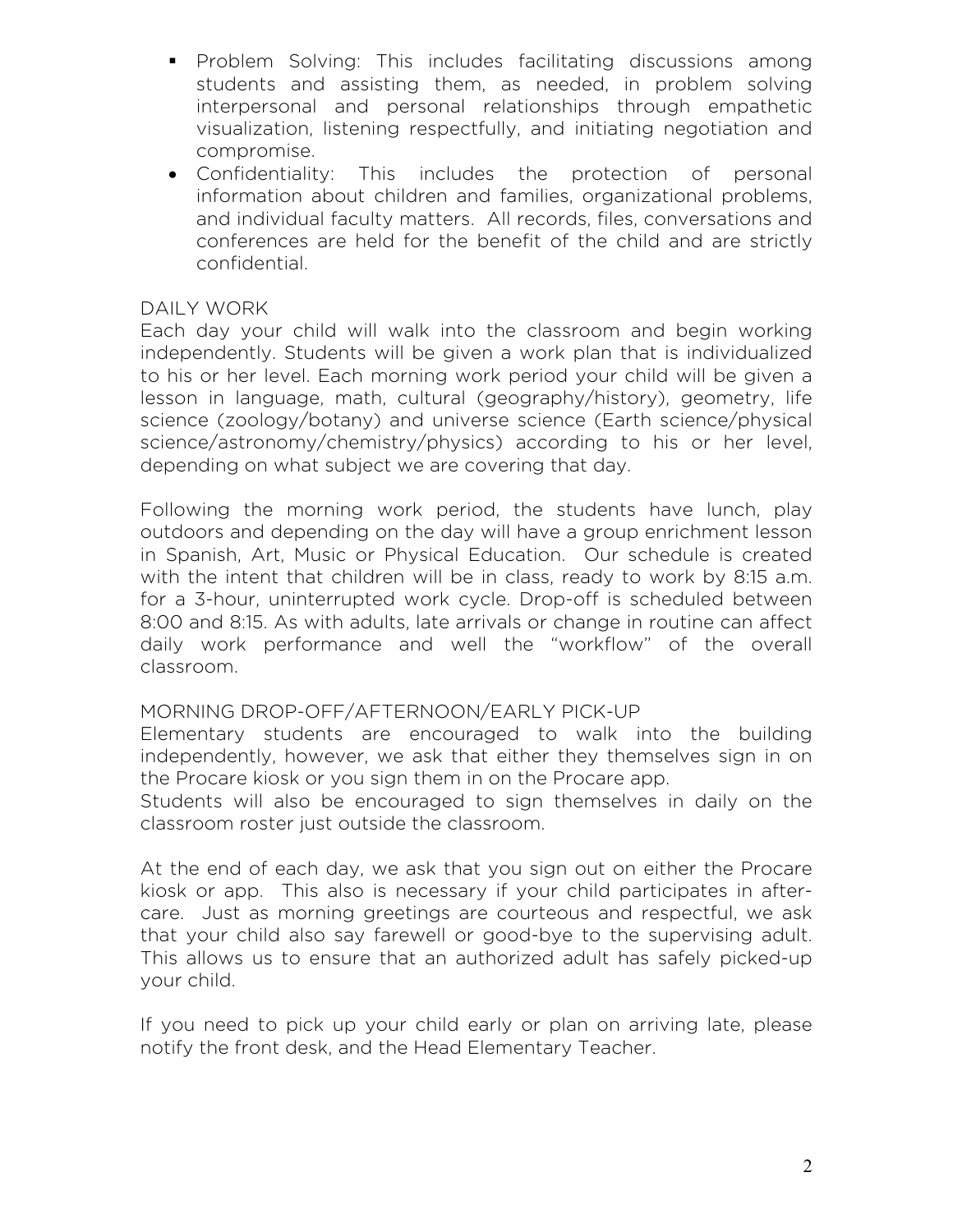### HEALTH

Allergies: To make sure we're doing our best to care for your child, we ask that you notify your child's teacher of any allergy issues, whether seasonal, food or animal related. It would also be helpful to alert your child's teacher when your child is taking allergy medication and/or treatments at home. This will enable us to take the appropriate precautions to protect your child's health. AML has allergy information that must be filled out prior to enrollment.

Illness: To make sure illness does not spread to other children, sick children (diarrhea or fever higher than 101 degrees) may not be brought to school. If a child becomes sick while at AML, the child will be removed from the classroom immediately and remain in an isolated area, while he/she is checked, and the parents are notified to pick up the child. The attending staff will be required to complete an illness report. If the parents or legal guardians discover the child has a communicable disease, we request that the director be notified ASAP. Notification is required by the Colorado Department of Health to ensure the health and safety of all staff members, children and parents. Families' confidentiality will be maintained. If your child is sent home from school, due to illness, he/she must remain home for a minimum of 24 hours before returning. This policy is to help reduce the possibility of spreading disease.

Medication Administration: We will work with you to accommodate your child's medical needs with regard to oral medications only. We cannot administer eye or ear drops under any circumstances. If your child is required to take oral medication, we ask that you complete a "Medication Authorization Form" for each week your child needs medication. The medicine must be in the original pharmacy-labeled container, with the child's name, type of medication, side effects, date, amount and time of dosage and the route by which the medicine is to be administered. All prescription and non-prescription medication must be accompanied by a parent's and doctor's authorization to comply with licensing. This includes cough drops and vitamins, and lotions. Forms are available at the front desk. We cannot administer medications on an "as needed" basis. The medications will be stored in a locked childproof box. Please do not send any kind of medication, even cough drops in your child's lunch box or backpack. Medications will be administered by a staff member that has been trained and meets state requirements. All of our medication polices meet or exceed state regulations.

## ABSENCES

Please inform the office when your child is going to be absent. Parents need to be fully aware of the consequences of extended absences.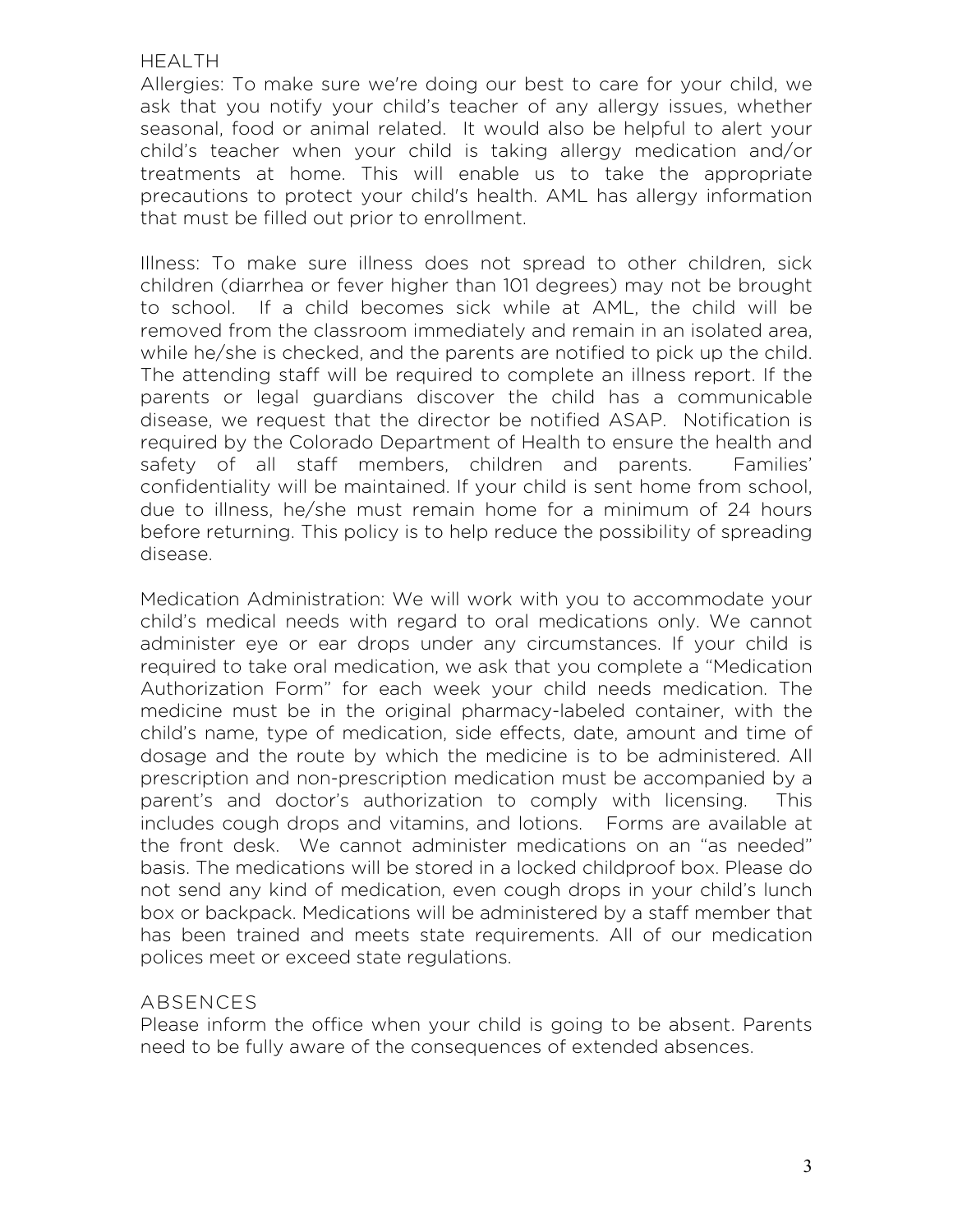- When the absence is due to illness, we will attempt to help your student make up work and tests.
- In all other extended absences, please give written notification at least one week in advance.
- Please be aware that the occurrence of an extreme number of absences could result in the student's having to repeat the current academic school year/grade level. The Colorado Department of Education requires that students complete a specified number of school days per year.

## **TARDINESS**

If you are arriving late to class, which means after 8:30 please have your child fill out a tardy form, with the explanation, signed by a parent or guardian. The child should put his or her things away, enter the classroom quietly and independently, and place the tardy slip on the desk. \*It is also very important to note that 10 tardy slips are equivalent to 1 unexcused absence.

## PARENT OBSERVATIONS

Parents are encouraged to observe the classroom environments during the morning work cycle. This will help give a better understanding of the Montessori philosophy as well as the way the elementary classrooms function.

## **COMMUNICATION**

It would be greatly appreciated if we could build a relationship so that you feel comfortable sharing any changes in the household or family routine such as parent travel, changes in diet, new medications, etc. It helps us to better work with your child should any social/emotional, behavior or academic issues arise.

Please feel free to contact us should you want to set up a time to discuss your child, or to ask questions, go over your child's progress or if you just want to share something about your child that would be beneficial to know. Please refer often to the academic calendar for closure date and elementary community events. We also want to strongly encourage to check out our elementary blog on the AML website for photos, and elementary happenings.

### CELL PHONES

Student cell phones are not permitted in the classroom and are to remain in his or her cubby until after 3:30. Your child will be allowed to contact you with the telephones in the classroom whenever necessary.

### CLASSROOM EXPECTATION

Our overhead classroom rules consist of three: respect yourself, respect each other, and respect the environment. Each day the children will be responsible for utilizing the 3-hour work cycle to the best of their ability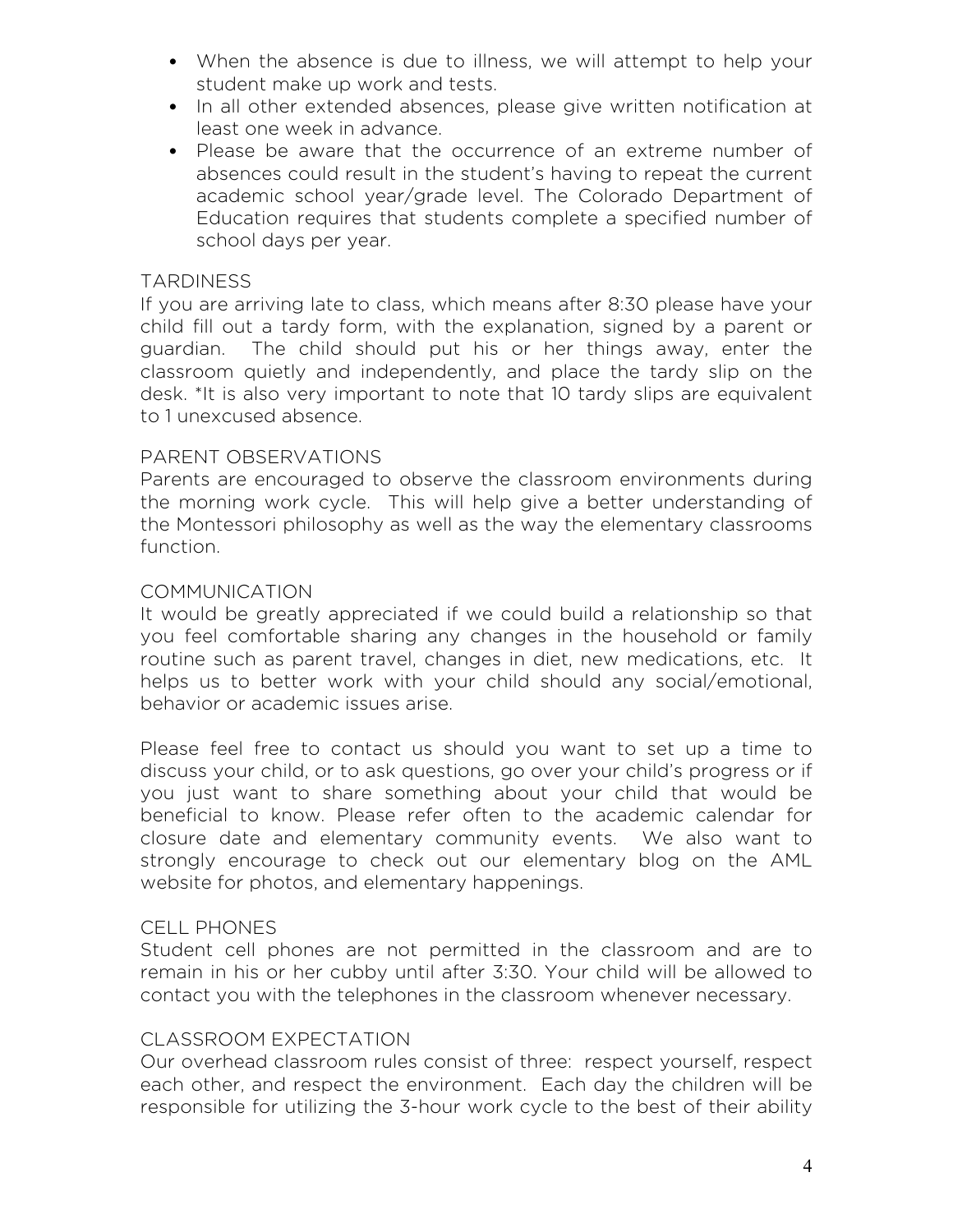and this be recorded on an individual work plan. They also will hold a weekly job that will help them care for the classroom environment, as well as reinforce practical life skills such as care of plants and animals, dishwashing, vacuuming, dusting, straightening shelves, etc.

Along the lines of respect there are times when elementary aged children exhibit disrespectful or hurtful behavior that can sometimes be labeled as "bullying". It is important to understand the term and not to confuse developmentally appropriate, although unpleasant behavior. Bullying is defined as aggressive and or intimidating behavior used to dominate others. While we must maintain the classroom as safe place, it is also a place where the children are practicing and learning socials skills such as true respect, empathy and social responsibility. The following is the AML's bullying policy should we have a true bullying issue arise.

Adventure Montessori Plan of Action concerning acts of bullying:

- Children are encouraged to talk about the perceived bullying that took place and the resulting feelings/hurt that resulted, as part of the peace process implemented in their classroom...i.e Peace Rose, mediation bench, etc.
- Teacher facilitates the children's meeting/peace process
- Teacher, parent meeting with individual children involved to discuss a school/home plan of action for building positive peer interactions
- Teacher provides outside resources (written info, websites, psychologist referral, etc.) for the parent/child in question of bullying; follow-up
- Administrator meets with parents of child bullying; discusses consequences of continued incidents of bullying
- Administrator suspends child for a day from school and requests a written report about bullying from the child
- Administrator will make a judgment, after meeting with the teacher/parents concerning further school suspension or disenrollment

## WORKPLANS/FRIDAY FOLDERS

Your child will be given a work plan that is appropriate to his or her level. The workplan is a means of a directive guide and a way for your child to learn time-management and work-time accountability. Completed works and any additional classroom information will be brought home in a plastic folder/envelope. This folder will be known as the Friday Folder, and it is asked that it be returned the following Thursday. Please purchase a sturdy folder that will be used weekly and become part of your child's weekly routine to bring home each Friday and return the following Thursday.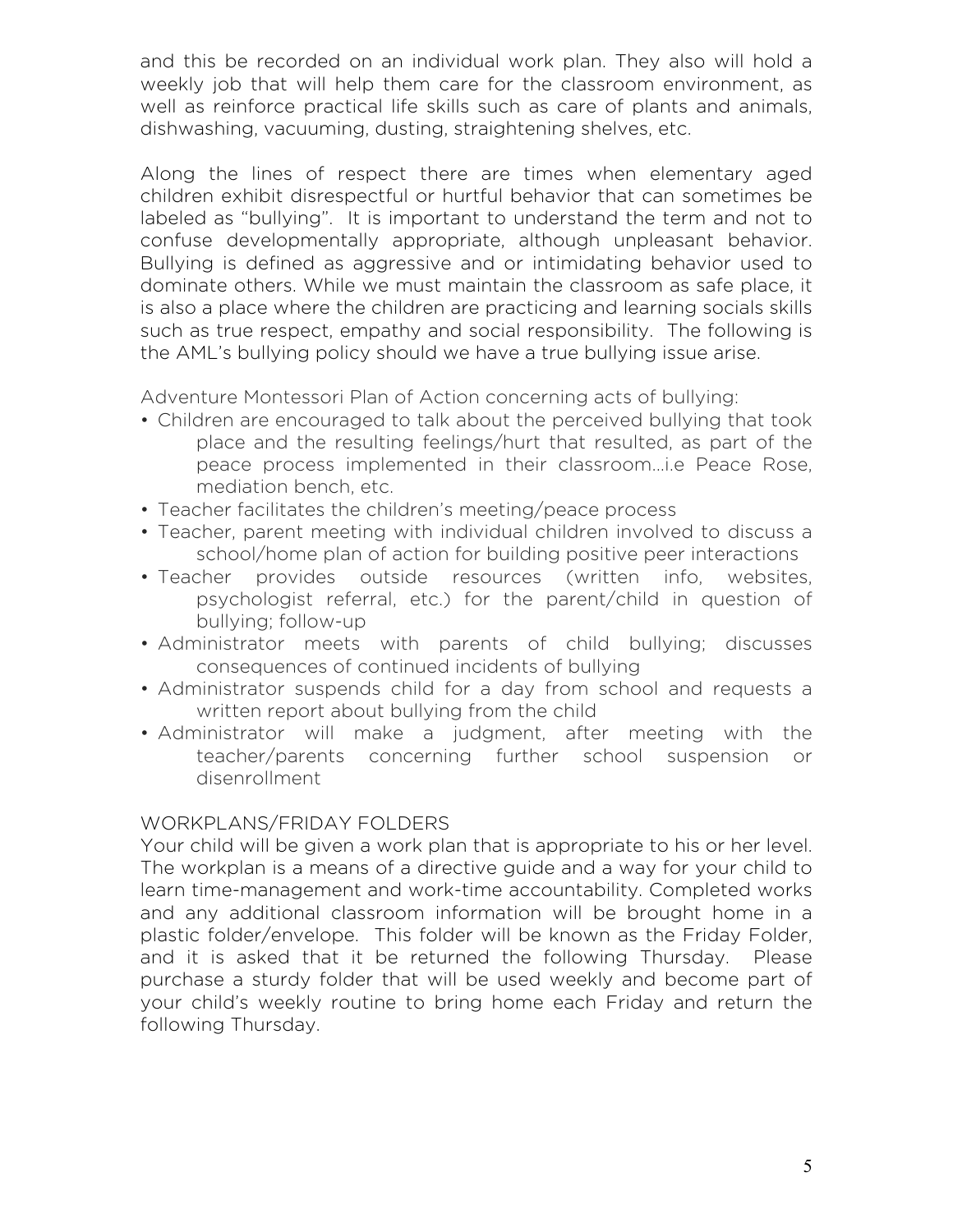## **HOMEWORK**

Homework will be given on a weekly basis, and over holiday breaks but as to how much, will be determined through collaboration between parent and teacher. Homework will be due the following Thursday, returning in the Friday Folder that is due back as well.

## SPELLING TESTS

Each Friday (beginning in September) your child will be given a spelling test. The list can be found in his/her Friday Folder. Lists will be given according to the child's reading ability. Some children may have 8-10 words and others may have 15-25. This exercise is delivered casually, and results are not of great importance as spelling is not a measure of intelligence but merely a larger literacy effort to encourage a love and respect of the written word. This is an excellent opportunity to volunteer. If any parent or parents would like to arrange to come in and administer spelling tests it would be greatly appreciated.

## **TESTING**

AML will be administering the Diagnostic Assessment of Reading (DAR) and the Terra Nova standardized test. The DAR is used assess reading ability in five areas: phonemic awareness, phonics, vocabulary development, reading fluency and reading comprehension.

We will also be continuing administering the Montessori tests. These tests assess students in language, math and geometry. A pre-test is administered in the fall, and the same test is again administered just before spring conferences to evaluate progress.

Students in his or her first or second year of elementary will only be required to take the DAR and the Montessori tests. Students in his or her third year or above will take the DAR, the Montessori test, and the Terra Nova.

## LUNCH

Lunch will be held in our cafeteria, and we will practice grace and courtesy with placemats and napkins, as well as reinforcing table manners. Please note that the children will be responsible for the preparation and clean up of their lunches. It will be encouraged that food is not sent to be heated in plastic, but rather in a glass container. The classroom has plates and silverware for your child's use. Water and milk are available at lunch.

Please remember Adventure Montessori is a PEANUT and NUT FREE/ SCHOOL. We have some children in our classroom with severe reactions and even being near nuts or legumes (in any form) can cause a reaction. This includes anything that has been processed in a facility with nuts.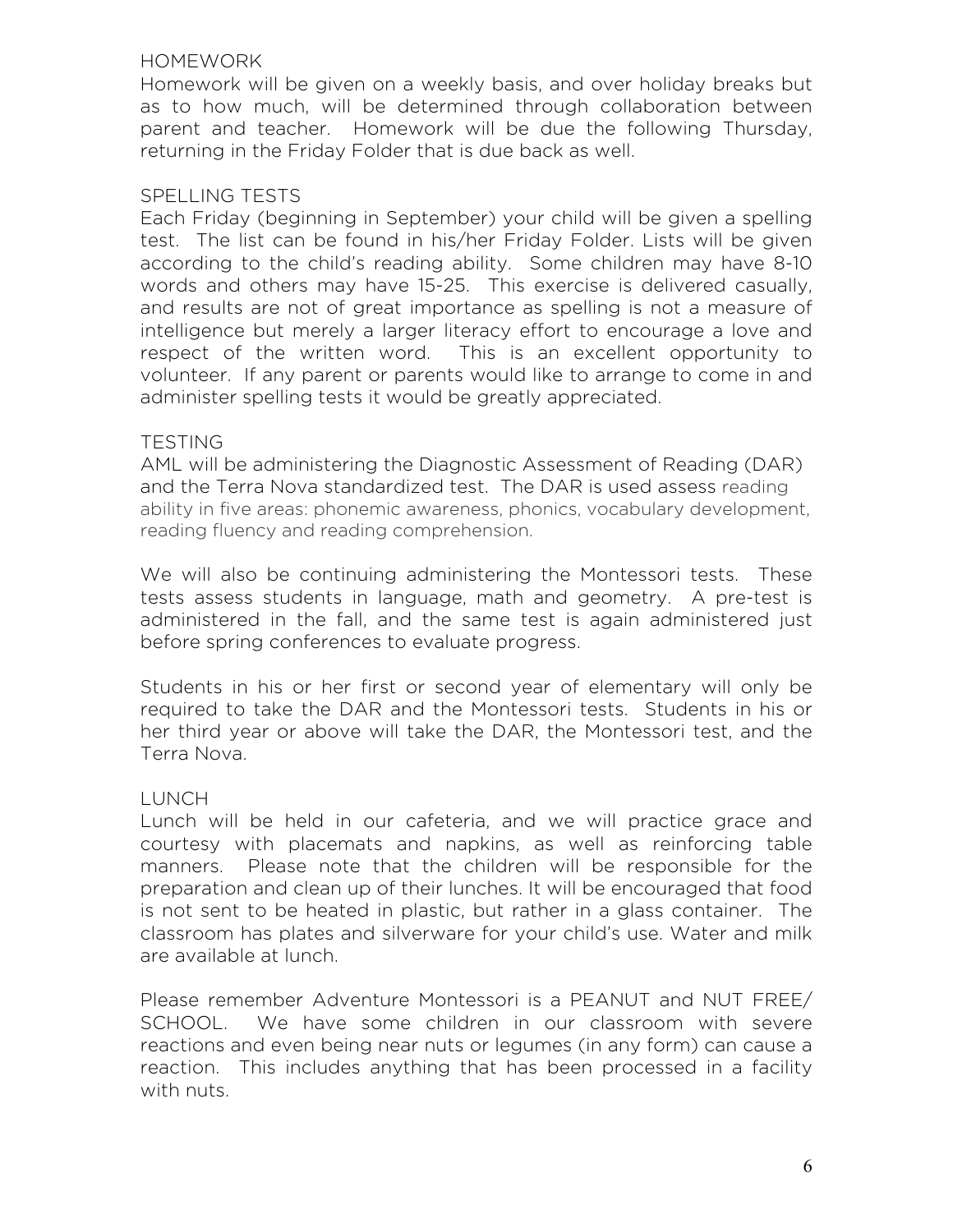## SNACKS

Your child may bring a morning snack to have at his or her own discretion between 8:30-11:00. Nutrition is an important part of growing and learning. With that, snack must be some part of a plant, such as a seed (sunflower seeds), flower (broccoli), stem (celery), leaf (spinach), or root (carrots). This is an excellent way for your child to apply a part of our botany curriculum. If you need suggestions, please let me know. Just remember, no nuts of any kind. Thank you; your cooperation is greatly appreciated.

### DRESS CODE

Elementary students are required to wear the school uniform consisting of cobalt blue or white shirts and khaki bottoms Monday through Friday. The dress code is intended to create a safe, non-competitive, commercial-free school atmosphere.

Your children may wear their own raincoats or jackets when playing outside. Shoes should offer firm support and resist slipping for active play. Acceptable shoes include loafers, oxfords, and athletic shoes. Please note-these are all close-toed shoes!

### FREE DRESS DAY

There will be free dress days on the last (school attendance) Friday of each month and other occasions as designated by the school. On occasion, students may be invited to have a spirit day such as pajama day, career day, etc.

If a child needs to be in another uniform (for example, a Scouting uniform) on a particular day, he/she may wear this uniform in place of the school uniform.

### INSIDE SHOES/SLIPPERS

Please label and send rubber soled "inside" shoes (slippers) to school with your child to be left at school. It is our belief that this morning ritual helps prepare the child for his or her day, as well as discourages running in the classroom. It also helps us keep the classroom clean from the outside elements.

### **HOMEVISITS**

AML supports the concept of conducting home visits with new families. They provide an excellent opportunity for us to begin to build a bridge between home and school. Each visit typically takes 45-90 minutes and is scheduled at your convenience. No special preparations needed, just a typical day so that your child can show his or her room, and how they like to spend time when not at school. This is particularly helpful with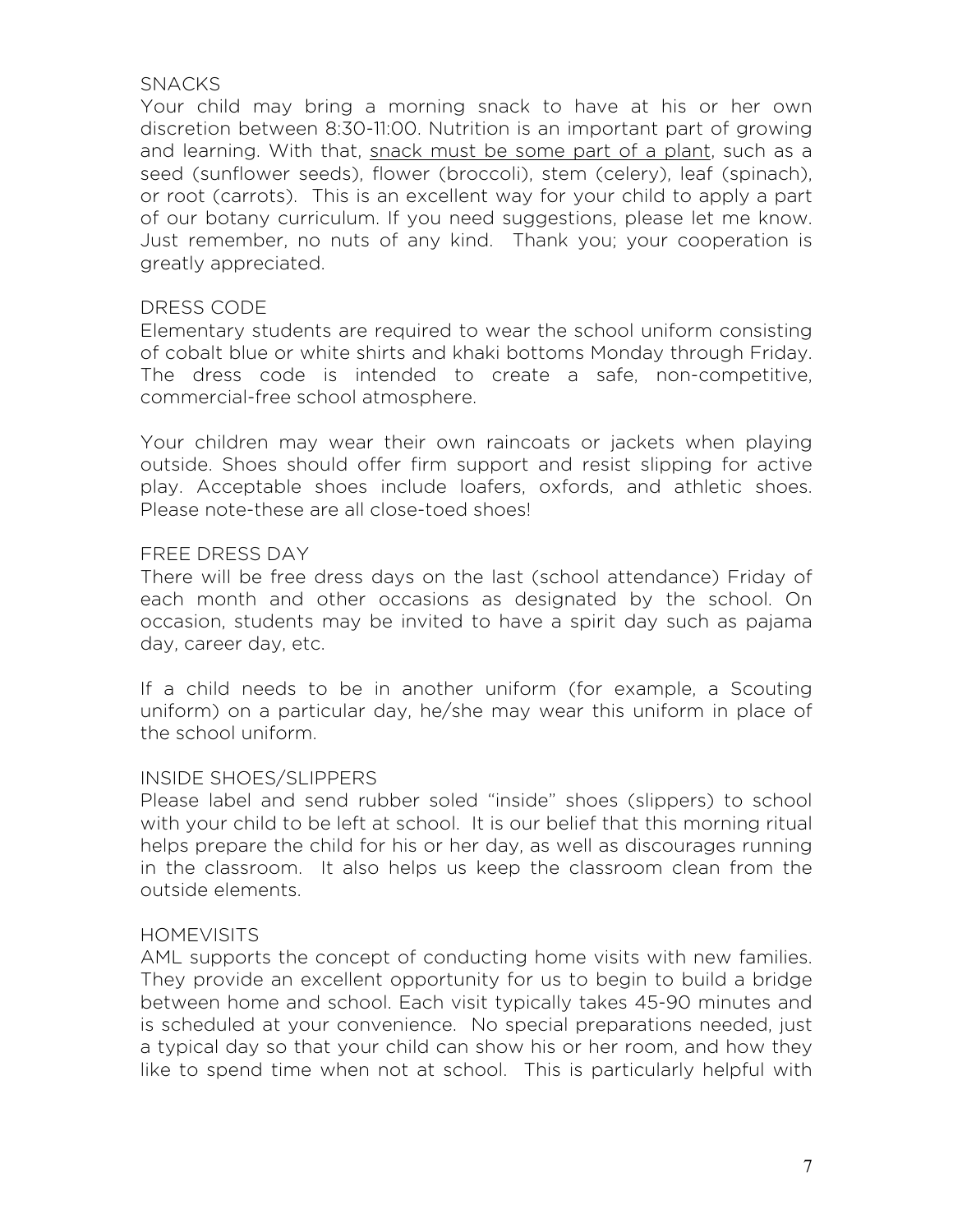new, incoming students. The Head Teacher will contact you to arrange a date and time.

## FIELD TRIPS

We hope to have the opportunity to go on at least one field trip a month. However, this will sometimes require parent volunteers to chaperone and possibly drive.

We also are grateful to have an on-going relationship with the Lafayette Library. They allow us to bring a group of students each Friday morning. Your child will visit the library bi-weekly. In order for your child to check out books, you must obtain a library card in his or her name. The school cannot do this. A parent must obtain a library card and keep it at school for your child's use.

## ESTIMATION

Our classroom has an estimation jar. Every couple of weeks we like to fill it with something to estimate and then count. We try to stay away from sugar, and prefer donations of things like silly erasers, stickers, and pencils, however candy or any other clever ideas are welcomed. The person who has the closest estimation wins the remainder. The children love this activity, and it gets their mathematical minds stimulated.

## VOLUNTEERING

If you would like to participate in the classroom, please let us know. We welcome your many skills, talents, and crafts to enrich our program. If you would be willing to show the class a personal collection or a skill such as carpentry or sewing, please let us know. If you would like to help out the classroom at home by cutting laminated materials, please let us know.

## BIRTHDAYS/BIRTHDAY PARTIES

The elementary classroom will celebrate birthdays and half birthdays (summer birthdays only). You are welcome to bring in treats for your child to share with their classmates. This is also a perfect opportunity for your child to create his or her personal timeline. Please provide a picture from birth and each year of your child's life. These will be printed out so that the student can create it in class. It is recommended that pictures be submitted about a week prior to your child's birthday to allow your student time to complete the timeline.

We hope that all children will celebrate birthday events together, however in the event the entire class is not invited please do not bring invitations to school. This can cause hurt feelings. Although we are not at liberty to share email addresses without consent, you may email party details to Ms. Stephanie and she can request consent to share contact info or pass along party information details.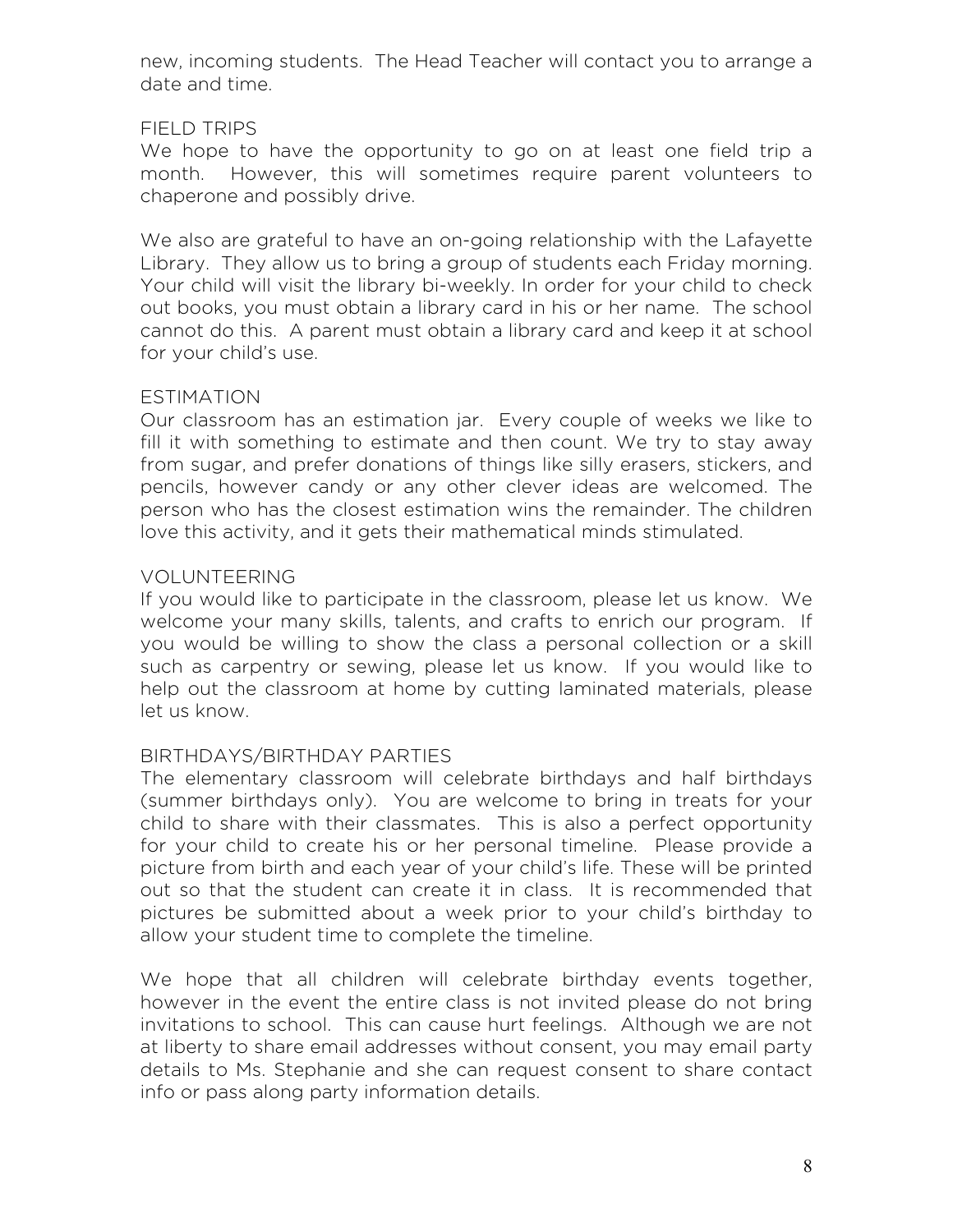### HOLIDAYS

Holidays give us an opportunity to learn more about the history, traditions and celebrations of other cultures as well as our fellow classmates. The Montessori philosophy focuses on reality-based teaching vs. fantasy, which means the exploration of factual events and rituals in addition to respecting the beliefs of everyone.

### **GRATITUDE**

Again, we would like to thank you for allowing us the opportunity to work with your children. We are looking forward to a bright and brilliant year!

Ms. Stephanie and the AML Administration